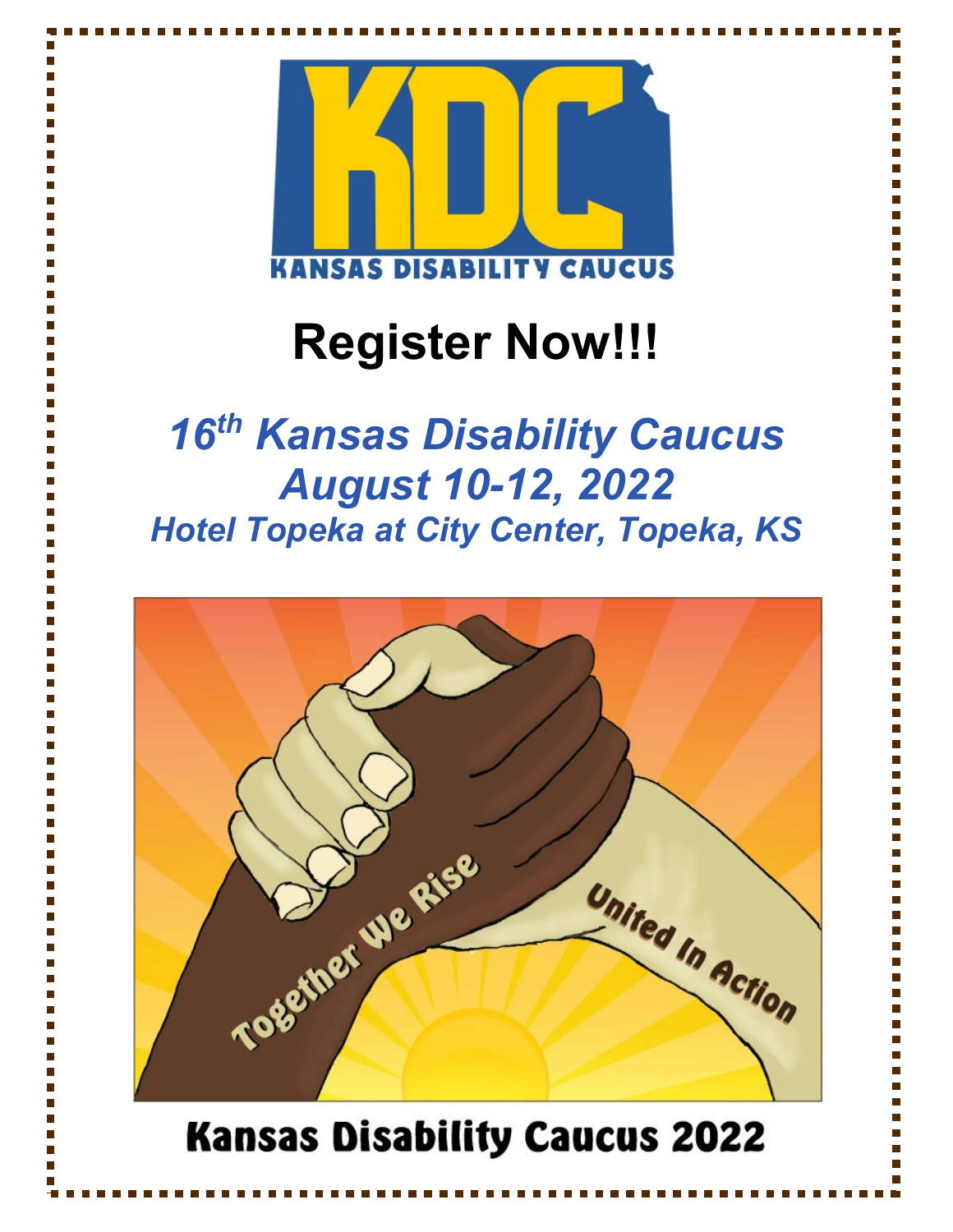\*\*\*\*\*\*\*

### **2022 KANSAS DISABILITY CAUCUS**

The 16th Kansas Disability Caucus will be held in **Topeka, KS on August 10-12, 2022.** People with all types of disabilities, of all ages, representing every county of the State, are invited to attend. *The purpose of the Kansas Disability Caucus is to provide opportunities for Kansans with disabilities to learn, share, and provide solutions to issues faced by the disability community.*

In 1988 ninety people attended the first Kansas Disability Caucus in Salina, KS. The outcome of these individuals coming together was a united charge to pass the first consumer directed personal care assistance program in Kansas. It has been common to have leaders in the disability rights movement, such as Ed Roberts, Andy Imparato, and Kelly Buckland, speak at the Caucus in the past.

One of the vital pieces of the KS Disability Caucus has always been to have participants divide into three regions where we gather their concerns on issues or barriers to their independence and potential solutions that they may have. Another important part is the opportunity for participants to gain information about topics and issues occurring that affect Kansans with disabilities and our rights to live independently in our communities and make choices in our lives.

This year's Caucus theme is "**Together We Rise, United in Action!"** When we are united, big things can happen! This year's theme celebrates the strength of our Kansas disability community and encourages advocacy to improve independent living for people with all disabilities, including all intersections with marginalized populations. The Disability Caucus offers the opportunity for the Kansas disability community to come together and unite voices for change. Every Kansan deserves the chance to live independently in every part of life, and this year's Caucus will bring EVERYONE together to promote full inclusion and integration of people with disabilities. Our community has faced many challenges in the last two years, including isolation, segregation of people with disabilities in institutions, many uncalled-for deaths, lack of pandemic resources, rationing of healthcare, food insecurity, and COVID long haul effects. These challenges have only increased the barriers to integration, inclusion, and independent living that were already occurring prior to the pandemic. Let's finally gather back as a community and unite our voices to say "Enough!" Time to rise and take action to address barriers that get in the way of living independently. It's time for our disability community to come together, inclusive of ALL populations, to develop the action needed for everyone in the community to have the ability to live to their fullest potential!

Join us on August 10-12 in Topeka as we come together as a community to advocate for change with this theme in mind- "**Together We Rise, United in Action!**"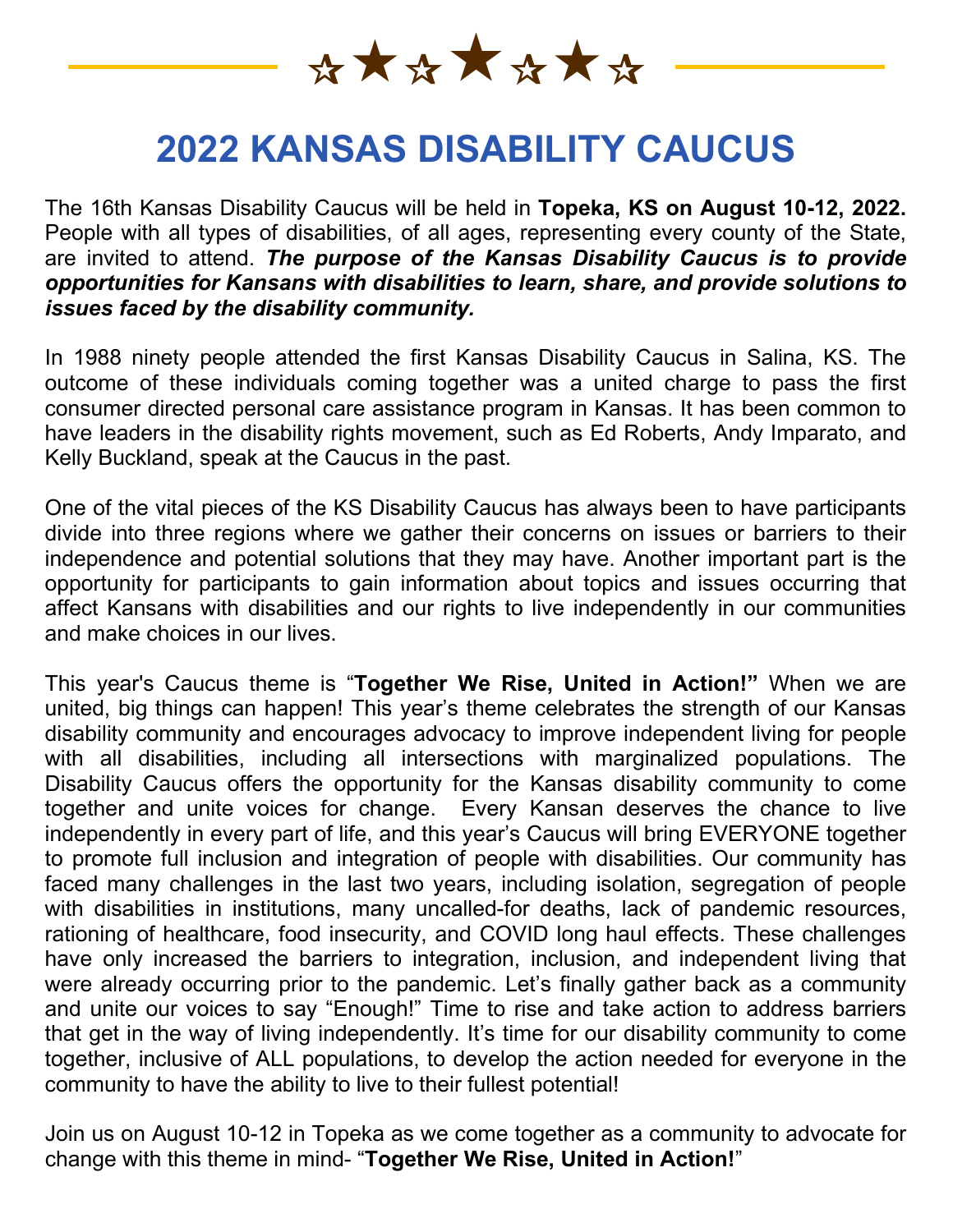

### **2022 KANSAS DISABILITY CAUCUS**

**Together We Rise, United in Action!**

*Tentative Schedule*

| Wednesday, August 10, 2022 (             |                                                                                 |  |  |  |
|------------------------------------------|---------------------------------------------------------------------------------|--|--|--|
| 1:00 p.m. $-3:00$ p.m.                   | Registration                                                                    |  |  |  |
| $3:00$ p.m. $-4:00$ p.m.                 | <b>WELCOME &amp; OPENING PLENARY /</b><br><b>KEYNOTE SPEAKER</b>                |  |  |  |
| 4:00 p.m. $-5:30$ p.m.                   | <b>REGIONAL CAUCUS SESSIONS BREAK OUT (3)</b>                                   |  |  |  |
| 6:00 p.m. $-7:00$ p.m.                   | Dinner Plated - Keynote Speaker                                                 |  |  |  |
| 7:30 p.m. $-$ 12:00 a.m.                 | Dance!!                                                                         |  |  |  |
|                                          | Thursday, August 11, 2022 ●                                                     |  |  |  |
|                                          | Exhibitors Open – 8:00 a.m. - 6:00 p.m.                                         |  |  |  |
| $7:00$ a.m. $-8:30$ a.m.                 | <b>Breakfast Plated</b>                                                         |  |  |  |
| $9:00$ a.m. $-10:15$ a.m.                | <b>Concurrent Sessions (4)</b>                                                  |  |  |  |
| 10:45 a.m. $-$ 12:00 p.m.                | <b>Concurrent Sessions (4)</b>                                                  |  |  |  |
| 12:15 p.m. $-$ 1:15 p.m.                 | <b>Lunch Plated</b>                                                             |  |  |  |
| 1:15 p.m. $-3:15$ p.m.                   | <b>REGIONAL CAUCUS SESSIONS BREAK OUT (3)</b>                                   |  |  |  |
| $3:45$ p.m. $-5:00$ p.m.                 | <b>Concurrent Sessions (4)</b>                                                  |  |  |  |
| 6:00 p.m. $-8:00$ p.m.                   | <b>AWARDS BANQUET</b> - includes Dinner                                         |  |  |  |
| $8:00$ p.m. $-10:00$ p.m.                | Youth Unite: A Gathering of the Next Generation!                                |  |  |  |
| <b>Friday, August 12, 2022</b>           |                                                                                 |  |  |  |
| Exhibitors Open - 8:00 a.m. - 10:30 a.m. |                                                                                 |  |  |  |
| $7:00$ a.m. $-8:30$ a.m.                 | <b>Breakfast Plated</b>                                                         |  |  |  |
| $9:00$ a.m. $-10:15$ a.m.                | <b>Concurrent Sessions (4)</b>                                                  |  |  |  |
| $10:30$ a.m. $-11:30$ a.m.               | <b>REGIONAL CAUCUS SOLUTIONS REPORT OUT</b>                                     |  |  |  |
| 11:30 a.m. $-$ 12:00 p.m.                | <b>CLOSING CEREMONY /</b><br><b>KEYNOTE- Colin Olenick and Phillip McGruder</b> |  |  |  |

(Self-Advocate Coalition of Kansas)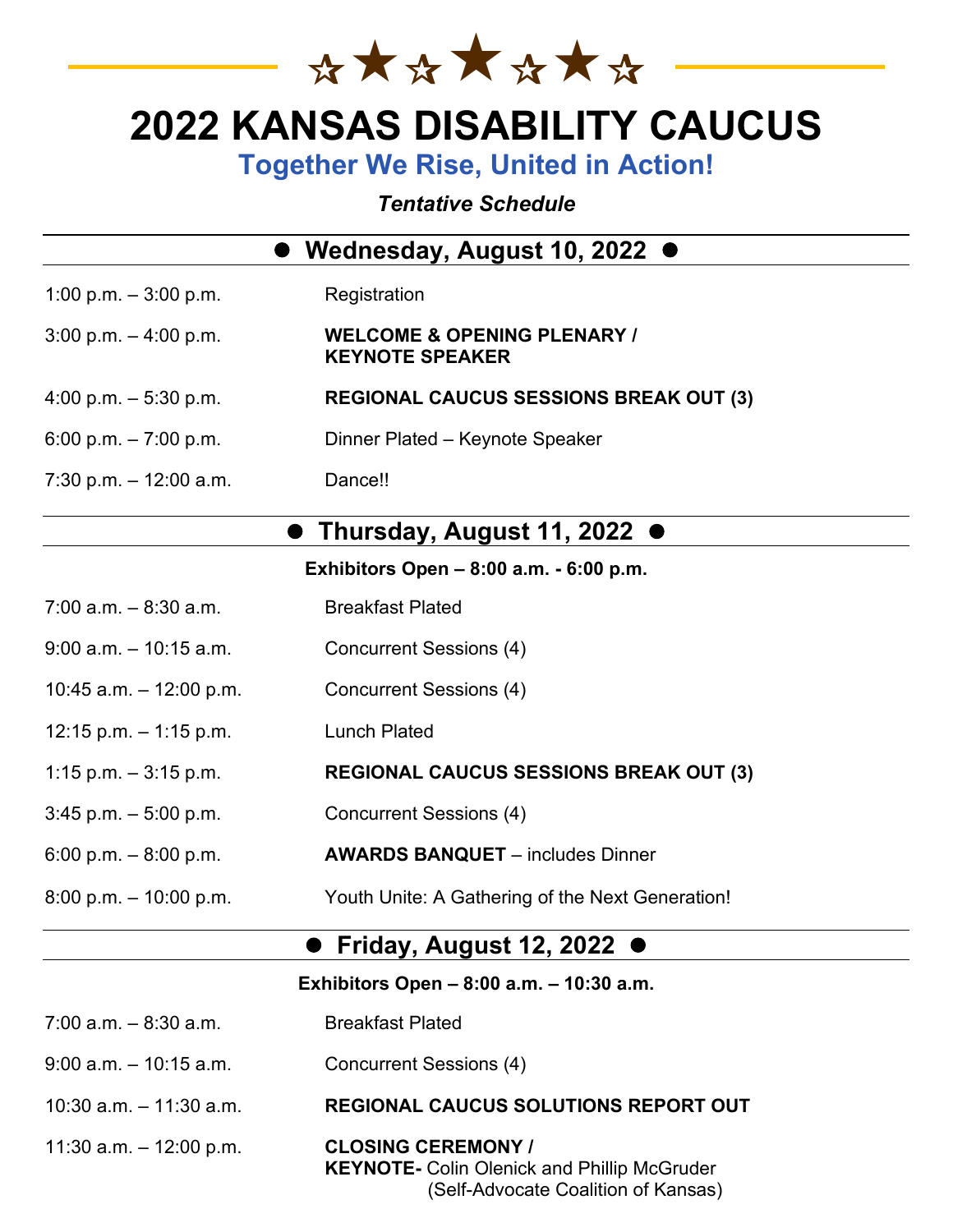### **2022 KANSAS DISABILITY CAUCUS** General Information

*Please note: The Kansas Disability Caucus will monitor Federal, State, and local guidelines around proactive measures to ensure everyone's health and safety as we move closer to the event. We will communicate to all participants in advance safety measures that will be implemented by the KDC and the hotel.*

*Fragrance and chemicals can be access barriers for some participants. The Caucus requests that you come fragrance free. Please refrain from using scented products. Use designated smoking areas outside.*

#### **REGISTRATION**

Complete and return the hotel/conference registration form online or included in this booklet, along with your payment. **The Disability Caucus will make all hotel reservations.** Confirmation of your registration will be sent directly to you. If you have questions, please call Rosie Cooper at 785-817-3047.

#### **SUPPORT SERVICES or ACCOMMODATIONS**

*Adaptive Equipment:* Arrangements for shower chairs and any other adaptive equipment must be filled out on the registration form. Please be sure to check the appropriate box on the registration form.

*Personal Assistant Services*: The Disability Caucus will provide PA services during the scheduled conference activities. Anyone requiring additional personal assistant services **MUST** make a request on the registration form.

*ASL Interpreters*: The Disability Caucus will provide ASL interpreters during scheduled conference activities. You **MUST** request interpreter services on your registration form to ensure appropriate interpreter service is available for you.

*Accessible Formats:* Anyone wishing to have Caucus materials in alternate format **MUST** request it on your registration form. These accessible formats include large print, electronic text only/flash drive, Braille, and Real Time Caption/CART.

#### **REMEMBER TO:**

- Print clearly so we can read it correctly.
- Provide us with a phone number and area code if we need to contact you.
- Let us know when you plan to arrive and depart the hotel.
- Decide which registration you would like to take advantage of.
- Mark any adaptive or accessible needs you require to attend the Caucus.
- Let us know any special diet needs.

If you need to explain, please comment here:

Don't forget to **send your registration and payment back by July 10, 2022!!!** Due to a high volume of participants, the deadline date will be strictly enforced!

**Register Online!** Visit [http://tinyurl.com/2022KDCregistration.](http://tinyurl.com/2022KDCregistration)

#### **Or you can send this registration form to**:

KS Disability Caucus, P.O. Box 67161, Topeka, KS 66667, [topekarose0817@gmail.com](mailto:topekarose0817@gmail.com)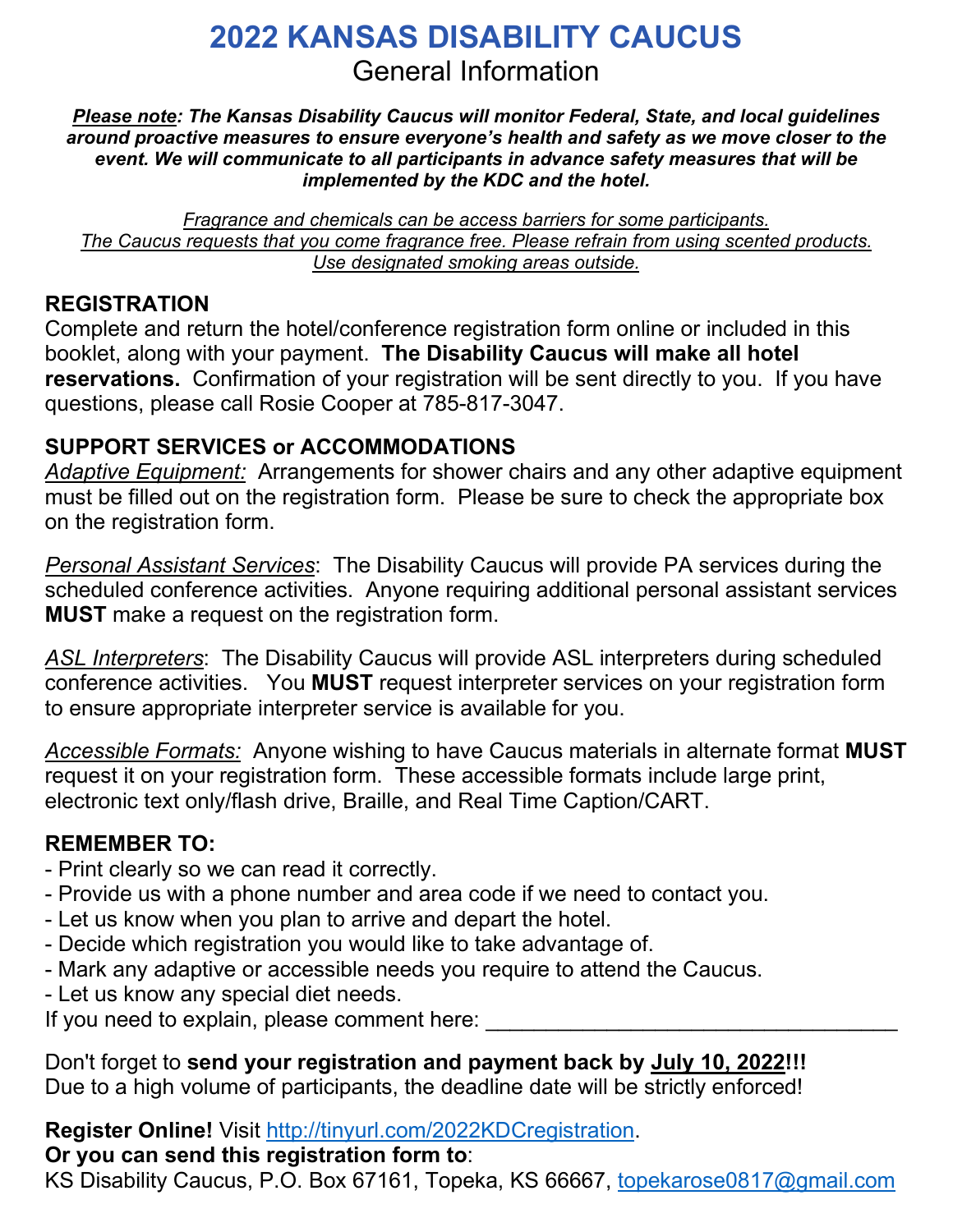\*\*\*\*\*\*\*

## **2022 KANSAS DISABILITY CAUCUS**

**August 10-12, 2022**

#### **HOTEL/CONFERENCE REGISTRATION FORM -- PLEASE PRINT**

Location: Hotel Topeka at City Center, Topeka, KS

| Name                                                                                                  |                                                                                                                                   |                                                                                                                                                                                                                       |           |
|-------------------------------------------------------------------------------------------------------|-----------------------------------------------------------------------------------------------------------------------------------|-----------------------------------------------------------------------------------------------------------------------------------------------------------------------------------------------------------------------|-----------|
|                                                                                                       |                                                                                                                                   |                                                                                                                                                                                                                       |           |
|                                                                                                       |                                                                                                                                   |                                                                                                                                                                                                                       |           |
|                                                                                                       |                                                                                                                                   |                                                                                                                                                                                                                       |           |
| meals during Caucus sessions unless otherwise noted)                                                  |                                                                                                                                   | Registration Type: (Registration includes hotel stay on Aug. 10 and 11, registration fee, and                                                                                                                         |           |
| Roommate Name                                                                                         |                                                                                                                                   |                                                                                                                                                                                                                       |           |
|                                                                                                       |                                                                                                                                   | Who do you feel comfortable having as a roommate? ____ Male ____ Female ____ Nonbinary                                                                                                                                |           |
| participants as possible may attend.                                                                  |                                                                                                                                   | *Scholarship $\Box$ Assistance is available for people with disabilities who require financial aid in order<br>to attend. Partial and full scholarships are available. A \$50 registration fee is required so as many |           |
| <b>Adaptive Equipment/Room Requests:</b>                                                              |                                                                                                                                   | For the purpose of lodging, are you a wheelchair user? ______ YES _______ NO<br>□ Shower chair □ Roll in shower □ Bathroom door removed □ Bed lowered □ Assistive Listening Device □ Other                            |           |
| <b>Alternate Format:</b><br>□ Large Print □ Electronic Text Only/Flash Drive<br>$\Box$ Braille        | □ Real Time Caption/CART                                                                                                          |                                                                                                                                                                                                                       |           |
| <b>Personal Assistant (PA) Services:</b><br>Will you bring your own PA? ______ YES ______ NO *PA Name |                                                                                                                                   | □ I will need a PA during scheduled events. (If yes, we will be in contact to try to best meet your needs.)<br>*PA must complete their own registration form so that meals, etc. can be provided to them.             |           |
| <b>ASL Interpreter Service:</b><br>Will you need ASL interpreter service during scheduled events?     |                                                                                                                                   | YES.                                                                                                                                                                                                                  | <b>NO</b> |
| Special Diet: □ Diabetic                                                                              | $\Box$ Vegetarian                                                                                                                 | □ Gluten Free                                                                                                                                                                                                         |           |
|                                                                                                       | You MUST register by JULY 10, 2022!<br>Or, return your registration and payment to:<br>(Alternate formats available upon request) | REGISTER ONLINE! Visit http://tinyurl.com/2022KDCregistration.<br>Kansas Disability Caucus, PO Box 67161, Topeka, KS 66667, topekarose0817@gmail.com<br>*Checks should be made payable to Kansas Disability Caucus.   |           |